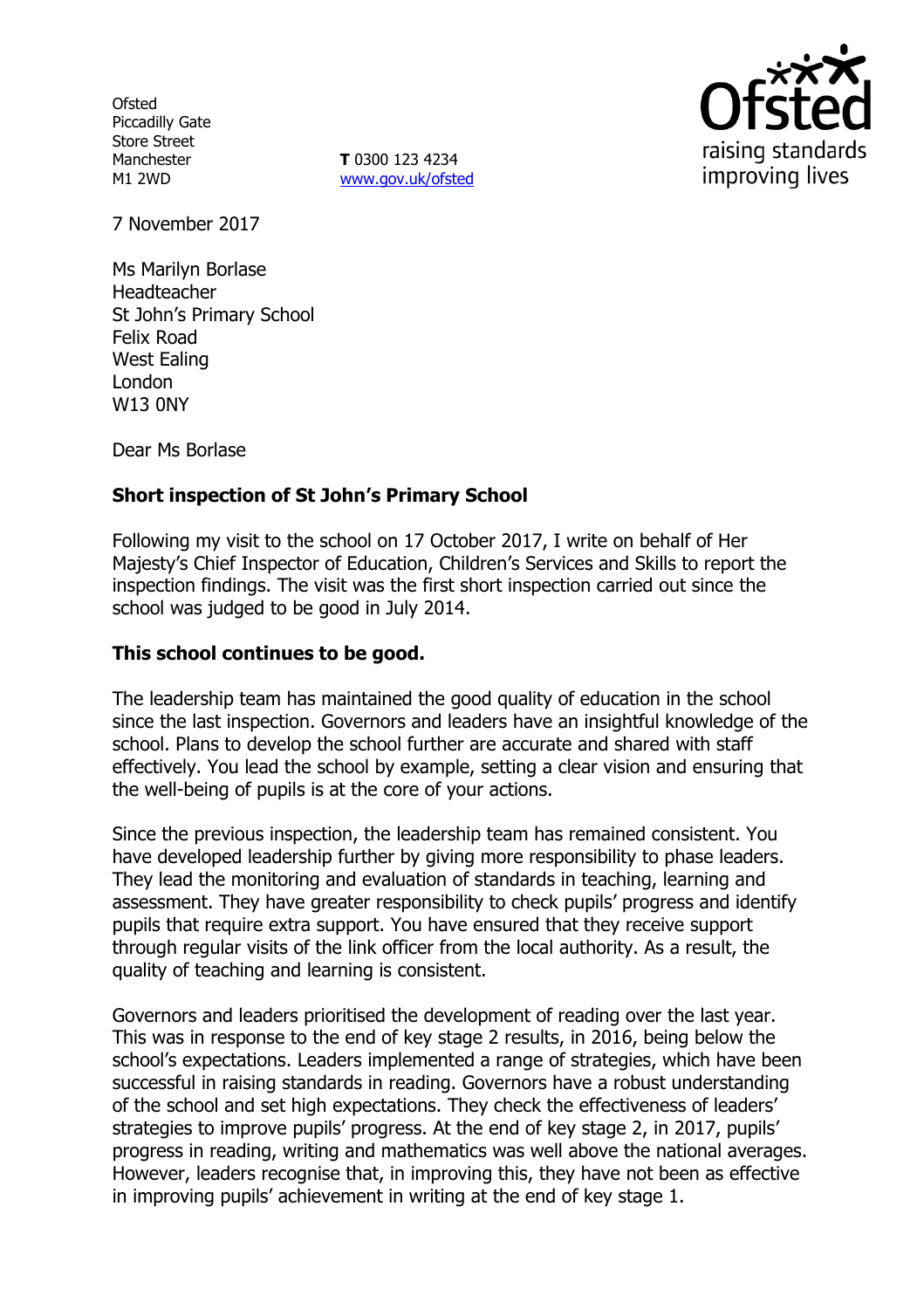

The extensive building work of a new school on the current site has resulted in significant challenges. Leaders have maintained an orderly and welcoming environment despite the limits of space. Pupils are well looked after and staff and most parents agree.

# **Safeguarding is effective.**

Safeguarding arrangements at the school are excellent. Governors and leaders place a high priority on pupils' safety. Training for staff is rigorous and they have a strong understanding of procedures. Leaders ensure that staff's knowledge of the latest safeguarding guidance is well developed. For example, staff have a strong understanding of female genital mutilation and extremism. Referrals to external agencies are made in a timely manner. Individual records of actions taken to support vulnerable pupils and families are detailed. Leaders are tenacious in following up concerns with parents and external agencies. Members of staff told me that if safeguarding concerns are raised, then leaders immediately follow these up.

Leaders have a thorough understanding of potential risks to pupils. Pupils receive well-thought-out opportunities to develop their understanding of safety. For example, pupils receive opportunities to develop their understanding of the dangers of grooming and child sexual exploitation in an age-appropriate way. Lessons in personal, social and health education provide pupils with opportunities to share their views. Parents are involved through workshops, to develop their understanding of keeping pupils safe online. Leaders work effectively with external specialists to offer additional support to pupils with complex needs. As a result, staff, parents and pupils agree that pupils are safe.

### **Inspection findings**

- Leaders and I agreed to look at two key areas. The first of these was around the effectiveness of leaders' actions to raise pupils' achievement in writing, particularly at the end of key stage 1. The proportion of pupils reaching the expected standards at the end of key stage 1, in 2017, were well below the national averages.
- Leaders' procedures to check pupils' progress are robust. They ensure that transition arrangements between previous teachers and new teachers are secure. Phase leaders oversee the progress of pupils. Regular pupil progress meetings allow for teachers and leaders to gain a strong understanding of pupils' knowledge and skills.
- Teachers have accurate information about pupils' writing abilities. Teachers work both within the school and with local schools to gain a better understanding of expectations within writing. However, in 2017, leaders did not ensure that writing guidance to check pupils' writing abilities was effectively used. As a result, several pupils did not achieve as highly as they could have. Leaders have ensured that targets in pupils' books now match age-related expectations well.
- The teaching of writing is consistent. Teachers engage pupils well with interesting texts. Pupils are encouraged to develop their writing with regular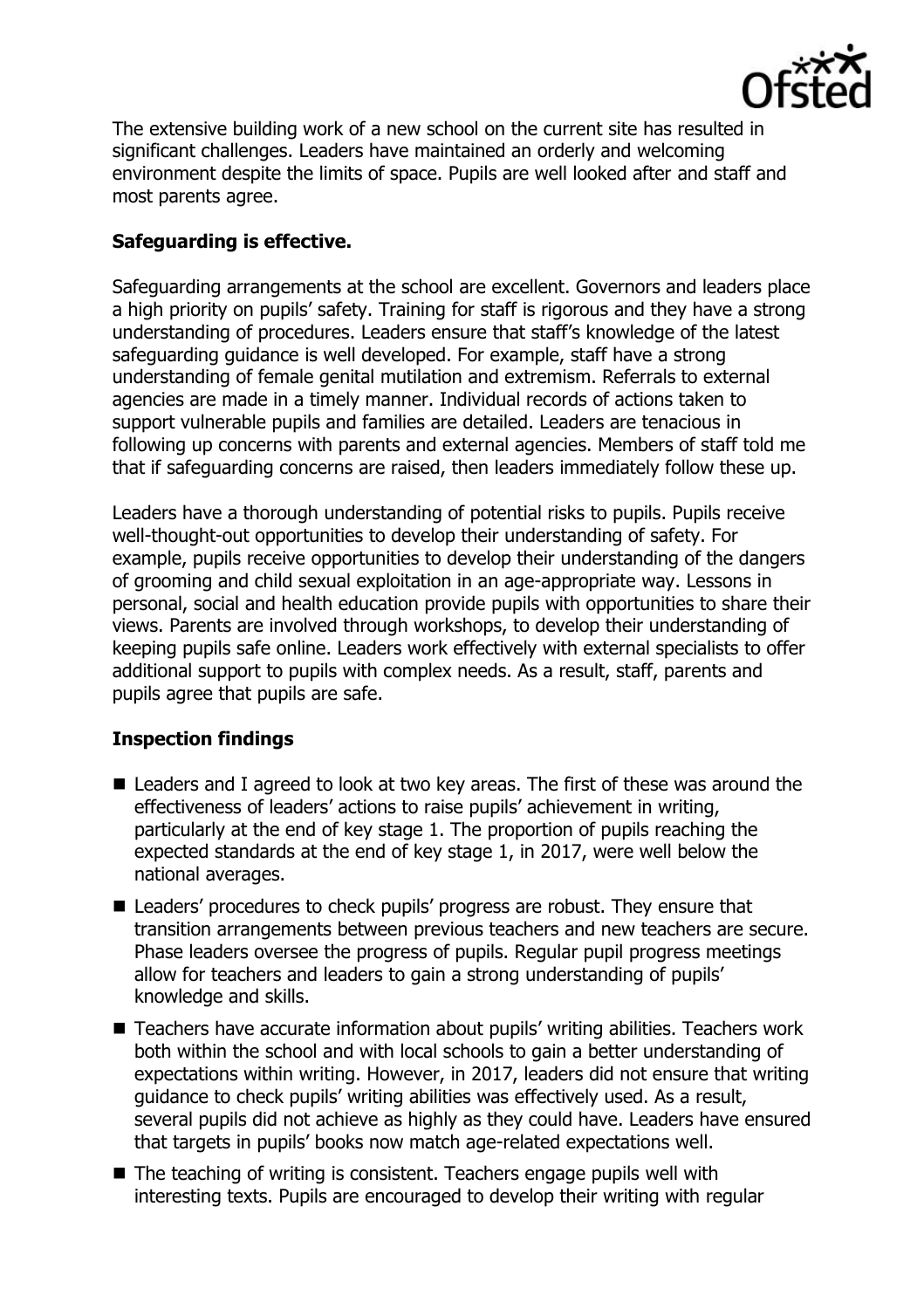

opportunities to write at length. Their work is neat and presented to a high standard. Books scrutinised across the school suggest that pupils make strong progress from their starting points. However, pupils' opportunities to develop their writing skills in other subjects, such as topic lessons, are limited.

- **Pupils who enter the school later in the year make good progress. Those pupils** with early language skills receive a range of interventions. For example, small group support to develop pupils' language skills makes a clear difference. Teaching assistants use good questioning to support pupils' development of new vocabulary. The development of pupils' speaking and listening skills is a strength.
- However, pupils at the early stages of writing receive limited opportunities to develop their skills. Tasks set for these pupils do not provide them with enough challenge. As a result, their progress is not as good as it could be.
- Teachers provide many reminders to pupils about improving their work. Pupils respond well to teachers' guidance. In key stage 2, pupils take greater ownership of checking each other's work. They use a variety of harder vocabulary. However, pupils continue to make common errors in their writing. Teachers do not typically rectify pupils' incorrect sentence structures when giving guidance. Consequently, pupils do not achieve as well as they could.
- The second line of enquiry was around levels of attendance, particularly for pupils who have special educational needs and/or disabilities. In the past, these pupils had absence rates that were higher than their peers.
- Leaders check pupils' attendance effectively. Several strategies encourage pupils to attend regularly. For example, class competitions, attendance awards and the recently implemented '96+ club' raise the profile of attendance. Leaders have been proactive in challenging poor attendance in the additional resource provision.
- As a result, absence and persistent absence rates for pupils who have special educational needs and/or disabilities have improved. However, rates of attendance remain below the national averages.

### **Next steps for the school**

Leaders and those responsible for governance should ensure that:

- $\blacksquare$  the achievement of pupils in writing, particularly at the end of key stage 1, rises to be at least in line with the national average by:
	- improving the opportunities for pupils to develop their writing skills across the curriculum
	- providing guidance to pupils to improve common mistakes in their writing
	- providing pupils, particularly those at the early stages of writing, with more challenging tasks matched to their needs
- absence rates, particularly rates of persistent absenteeism, for pupils who have special educational needs and/or disabilities continue to decline so that they are at least in line with the national averages.